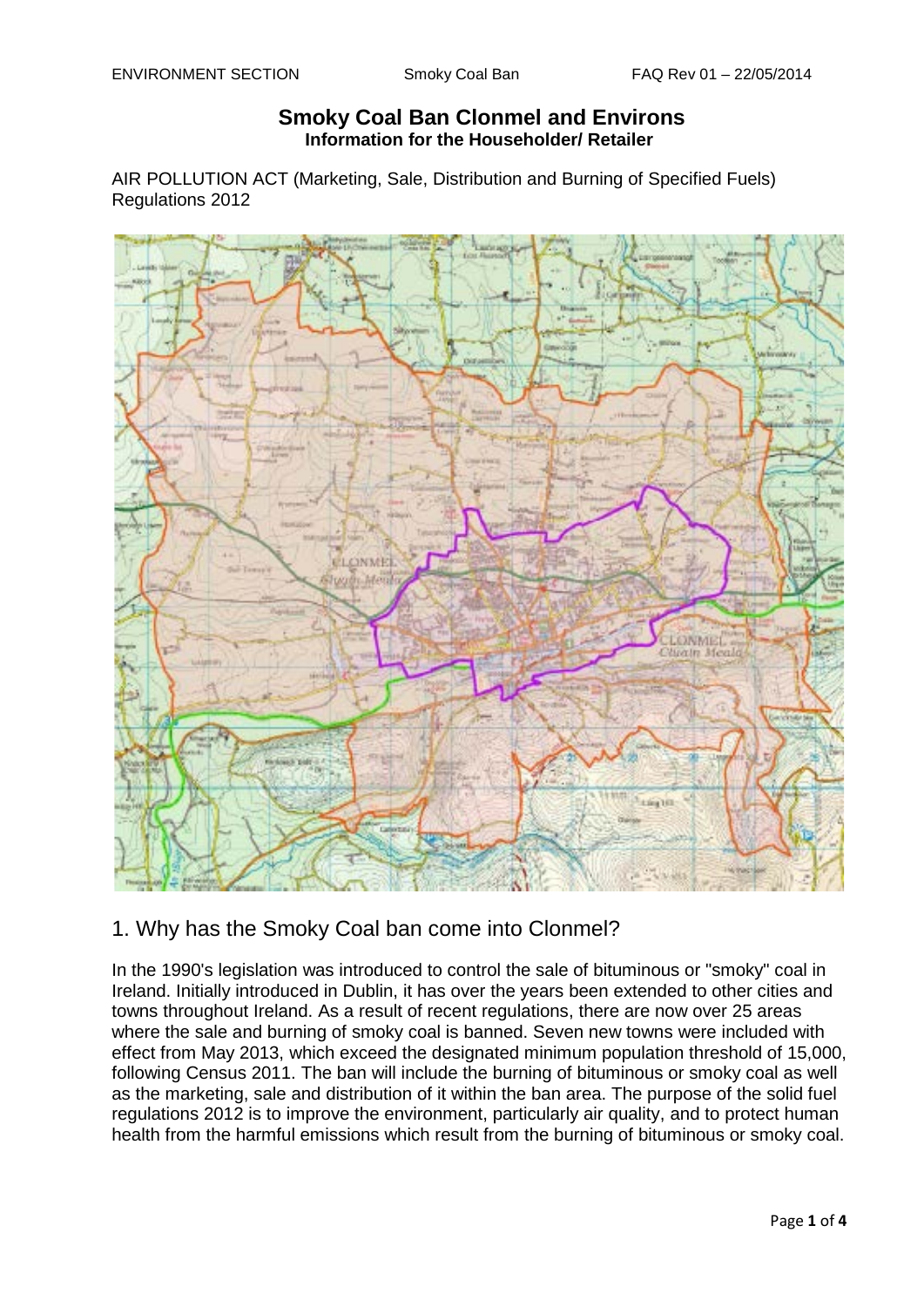# 2. Is there a problem with air pollution in Clonmel?

The HSE carried out air monitoring in Clonmel (PM10, PM2.5, PAH's & black smoke) as part of the STRIVE project led by the EPA. This monitoring has shown an unacceptably high number of exceedances for PM10 (very fine particles of dust or particulate matter <0.01 millimetre in size), the main source of which is emissions resulting from the burning of smoky solid fuels. PM<sub>10</sub> is harmful to health owing to its ability to penetrate into the lungs and is associated with cardiopulmonary and respiratory disorders. EPA research shows that a ban on sale of bituminous coal improves local air quality with consequent health benefits. Emissions of PM10 and PM2.5 from smokeless coal are 15-20% less than that from bituminous coal (according to DEFRA emissions inventory for UK) therefore switching from bituminous coal to smokeless coal through the introduction of the coal ban would be expected to reduce particulate levels by this amount, which is broadly in line with EPA monitoring data.

# 3. Where can a retailer or member of the public see a map of the Smoky Coal Ban area?

Tipperary County Council has visited all retail premises and left copies of the map, poster and regulations at each premises. The map may also be viewed at [www.environ.ie/en/Environment/Atmosphere/AirQuality/SmokyCoalBan/](http://www.environ.ie/en/Environment/Atmosphere/AirQuality/SmokyCoalBan/).

# 4. What type of coal is banned?

Under Section 4 "Specified Fuel" means-

- (a) any bituminous coal,
- (b) any admixture of solid fuel containing bituminous coal,
- (c) any manufactured fuel containing bituminous coal where such manufactured fuel contains more than 14% volatile matter by weight on a dry ash-free basis save where such fuel has a smoke emission rate of not more than 10 grams per hour, or
- (d) any solid fuel having a sulphur content greater than 2% by weight on a dry ash-free basis. The solid fuel regulations 2012 regulations, including the smoky coal ban, are being enforced by Tipperary County Council. Under the Environment (Miscellaneous Provisions) Act 2011, breaches of regulations made under the Air Pollution Act, 1987, may lead to significant fines, if successfully prosecuted in court, of:
- **€5,000** on summary conviction.
- **€500,000** on conviction by indictment.

### 5. Can I save and burn my own turf?

Yes, you can continue to burn turf within the restricted area provided you do not cause excessive emissions. Peat (and wood) can cause excessive emissions depending on the quality of the fuel and the burning conditions. For example, peat that is high in moisture will emit more smoke than properly seasoned (dry) fuel. It is important that such solid fuel is properly prepared so that it does not emit excessive emissions which are prohibited.

Also fixed penalty notices or 'on-the-spot fines' up to a maximum of €1,000 can be issued to any person or body who breaches the solid fuel regulations 2012.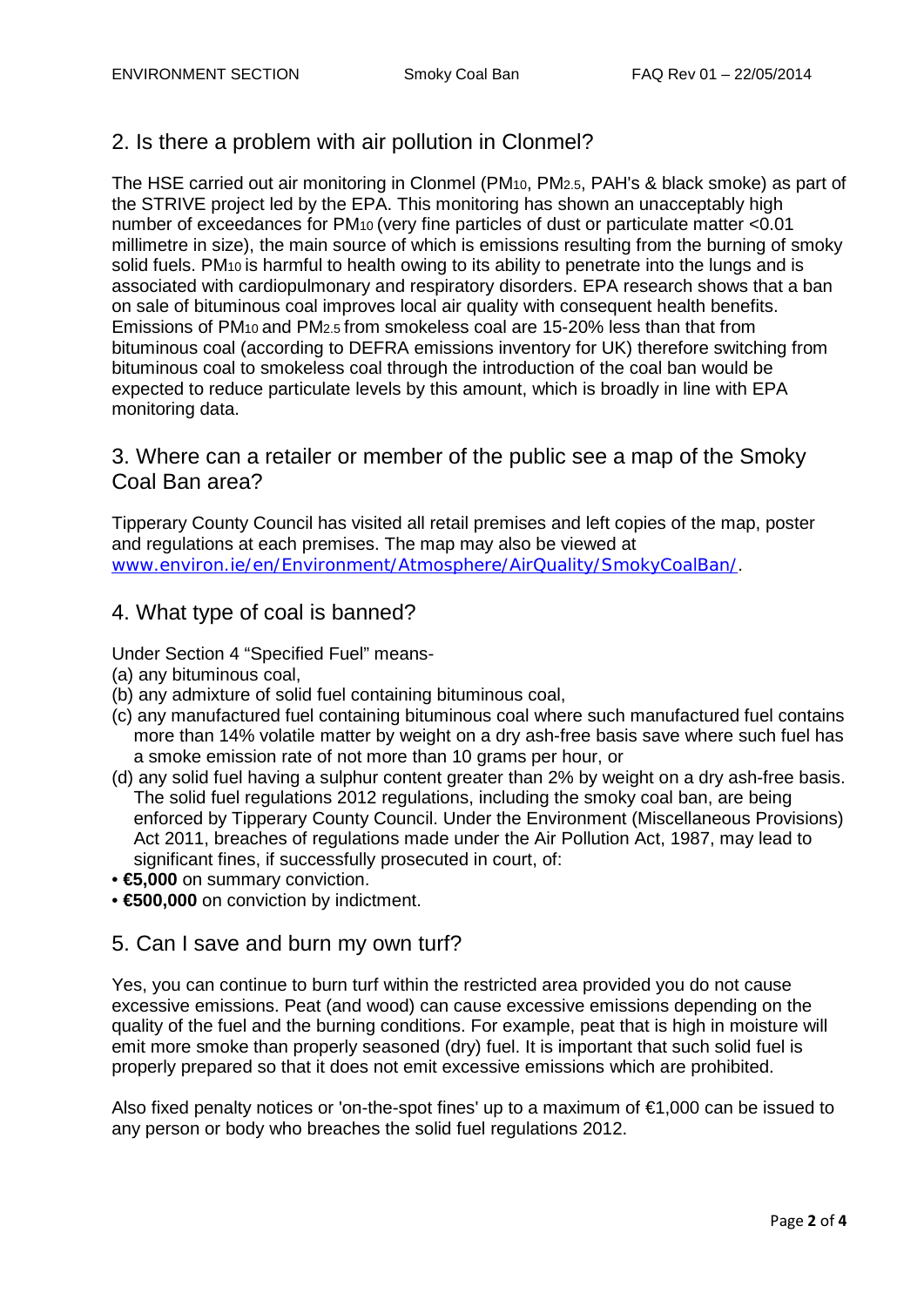# 6. What types of solid fuels should I NOT burn?

In the main, bituminous or smoky coal is prohibited as is any mixed or mingled product containing smoky coal. Manufactured solid fuels, can contain a blend of bituminous coal provide that the fuel is smokeless (see above). Smoky coal is often referred to as 'Polish' or 'Premium' coal though it may not come from Poland. Blends of high sulphur petroleum cokes ('petcokes') with more than 50% petcoke or low ash content (below 2.5%) are to be avoided not only on environmental but also on safety grounds. You should purchase blended fuels from legitimate solid fuel traders only.

# 7. What types of solid fuels can I burn?

The following solid fuels can be marketed and sold. However, the quality of certain fuels like wood and peat will determine how much smoke they emit (see above):

#### **Smokeless coal products -**

| Unblended: | ovoids or manufactured nuggets or anthracites.                        |  |
|------------|-----------------------------------------------------------------------|--|
| Blended:   | ovoids/ petroleum cokes, ovoids/ coal nuggets, coal nuggets/ petcokes |  |
| Peat:      | (turf, loose and baled briquettes)                                    |  |
| Wood:      | (kindling, logs, etc)                                                 |  |

### 8. Does the law state that only smokeless fuel can be burned, marketed, sold or distributed within the Clonmel area?

Yes, bags of smokeless fuel can be sold within the ban area, bags must be sealed and have a notice printed on the bag "Smokeless Fuel, Contents comply with Air Pollution Act Regulations".

9. Can a retailer sell bituminous coal to customers from outside the

#### ban area?

The point-of-sale must not be inside the ban area. The transaction must take place outside the ban area and delivered outside the ban area or the transaction can be done by credit / debit card online or by phone and delivered outside the ban area.

10. Can a coal company from outside the ban area advertise smoky coal for sale within the area?

No, advertising within the Clonmel area will have to specify smokeless fuel only in Clonmel.

#### 11. Can a retailer store non-smokeless fuel within the restricted area?

Yes - non-smokeless fuel intended for distribution outside the restricted area, can be stored at a depot within the area. However, a register of all non-smokeless fuel stored and its movements in and out of the depot must be kept by the retailer. The regulations give details of this register, which will be subject to inspection by Tipperary County Council Enforcement Staff.